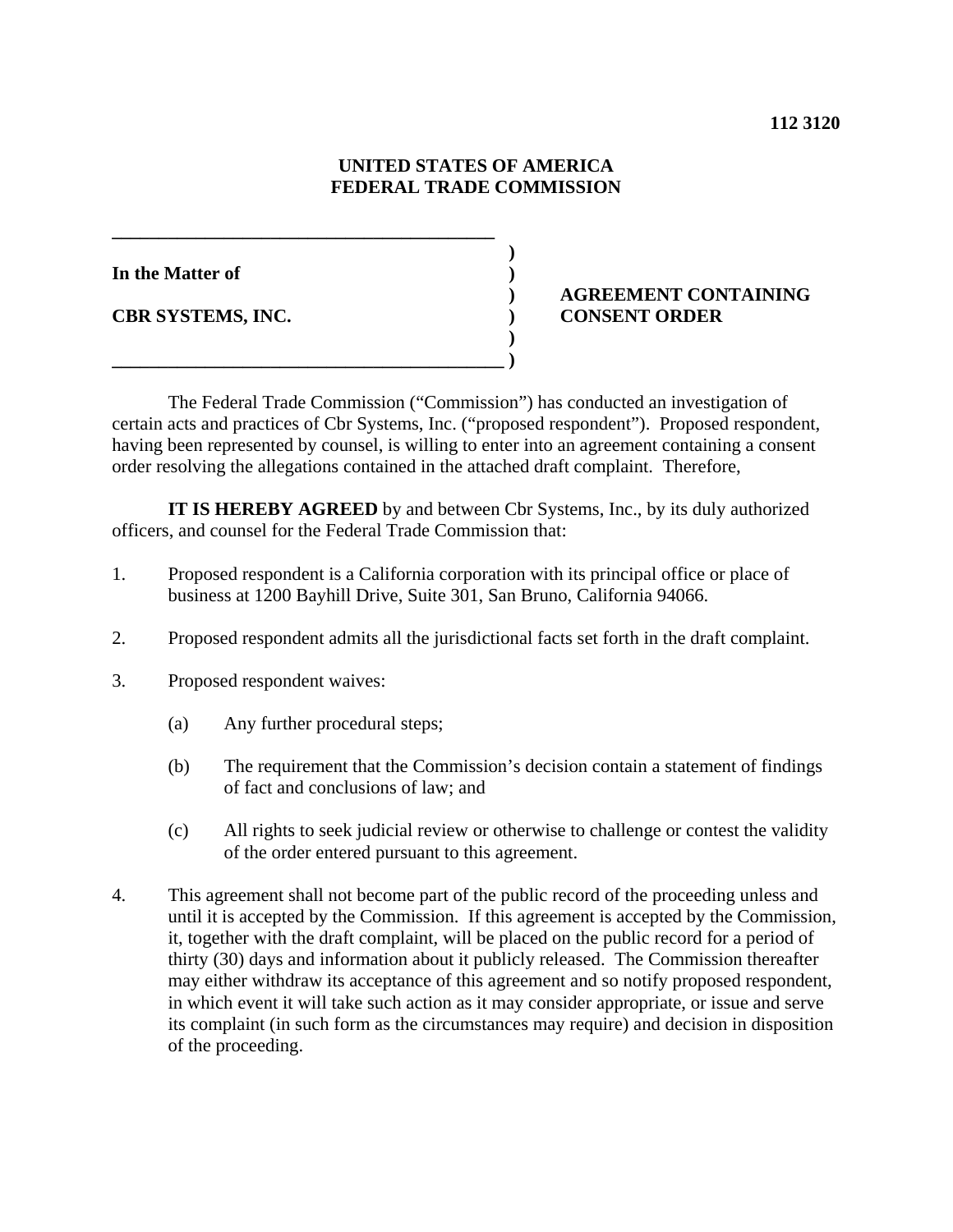- 5. This agreement is for settlement purposes only and does not constitute an admission by proposed respondent that the law has been violated as alleged in the draft complaint, or that the facts as alleged in the draft complaint, other than the jurisdictional facts, are true.
- 6. This agreement contemplates that, if it is accepted by the Commission, and if such acceptance is not subsequently withdrawn by the Commission pursuant to the provisions of Section 2.34 of the Commission's Rules, the Commission may, without further notice to proposed respondent: (1) issue its complaint corresponding in form and substance with the attached draft complaint and its decision containing the following order in disposition of the proceeding, and (2) make information about it public. When so entered, the order shall have the same force and effect and may be altered, modified, or set aside in the same manner and within the same time provided by statute for other orders. The order shall become final upon service. Delivery of the complaint and the decision and order to proposed respondent's address as stated in this agreement by any means specified in Section 4.4(a) of the Commission's Rules shall constitute service. Proposed respondent waives any right it may have to any other manner of service. The complaint may be used in construing the terms of the order. No agreement, understanding, representation, or interpretation not contained in the order or the agreement may be used to vary or contradict the terms of the order.
- 7. Proposed respondent has read the draft complaint and consent order. It understands that it may be liable for civil penalties in the amount provided by law and other appropriate relief for each violation of the order after it becomes final.

# **ORDER**

## **DEFINITIONS**

For purposes of this order, the following definitions shall apply:

- 1. Unless otherwise specified, "respondent" shall mean Cbr Systems, Inc., and its successors and assigns.
- 2. "Commerce" shall mean as defined in Section 4 of the Federal Trade Commission Act, 15 U.S.C. § 44.
- 3. "Personal information" shall mean individually identifiable information from or about an individual consumer including, but not limited to: (a) a first and last name; (b) a home or other physical address, including street name and name of city or town; (c) an email address or other online contact information, such as an instant messaging user identifier or a screen name; (d) a telephone number; (e) a Social Security number; (f) a driver's license number or other government-issued identification number; (g) a bank account, debit card, or credit card account number; (h) a persistent identifier, such as a customer number held in a "cookie" or processor serial number; (i) clinical laboratory testing information, including test results; or (j) the fact and circumstances of a child's adoption, such as whether the birth mother was a surrogate. For the purpose of this provision, a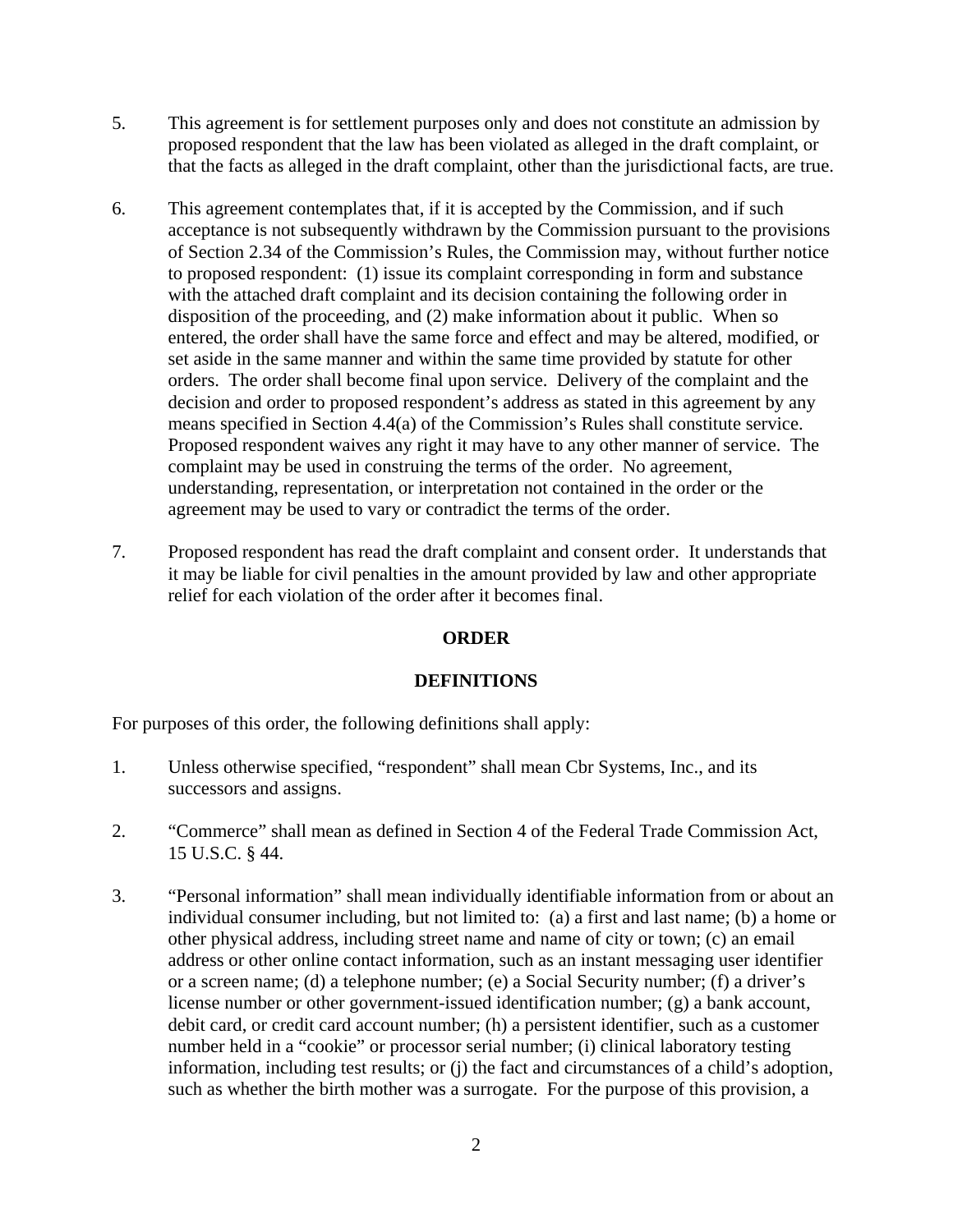"consumer" shall mean any person, including, but not limited to, any user of respondent's services, any employee of respondent, or any individual seeking to become an employee, where "employee" shall mean an agent, servant, salesperson, associate, independent contractor, or other person directly or indirectly under the control of respondent.

## **I.**

**IT IS ORDERED** that respondent and its officers, agents, representatives, and employees, directly or through any corporation, subsidiary, division, website, or other device or affiliate owned or controlled by respondent, shall not misrepresent in any manner, expressly or by implication, the extent to which it uses, maintains, and protects the privacy, confidentiality, security, or integrity of personal information collected from or about consumers.

## **II.**

**IT IS FURTHER ORDERED** that respondent shall, no later than the date of service of this order, establish and implement, and thereafter maintain, a comprehensive information security program that is reasonably designed to protect the security, confidentiality, and integrity of personal information collected from or about consumers by respondent or by any corporation, subsidiary, division, website, or other device or affiliate owned or controlled by respondent. This section may be satisfied through the review and maintenance of an existing program so long as that program fulfills the requirements set forth herein. Such program, the content and implementation of which must be fully documented in writing, shall contain administrative, technical, and physical safeguards appropriate to respondent's size and complexity, the nature and scope of respondent's activities, and the sensitivity of the personal information collected from or about consumers, including:

- A. the designation of an employee or employees to coordinate and be accountable for the information security program;
- B. the identification of material internal and external risks to the security, confidentiality, and integrity of personal information that could result in the unauthorized disclosure, misuse, loss, alteration, destruction, or other compromise of such information, and assessment of the sufficiency of any safeguards in place to control these risks. At a minimum, this risk assessment should include consideration of risks in each area of relevant operation, including, but not limited to: (1) employee training and management; (2) information systems, including network and software design, information processing, storage, transmission, and disposal; and (3) prevention, detection, and response to attacks, intrusions, or other systems failures;
- C. the design and implementation of reasonable safeguards to control the risks identified through risk assessment, and regular testing or monitoring of the effectiveness of the safeguards' key controls, systems, and procedures;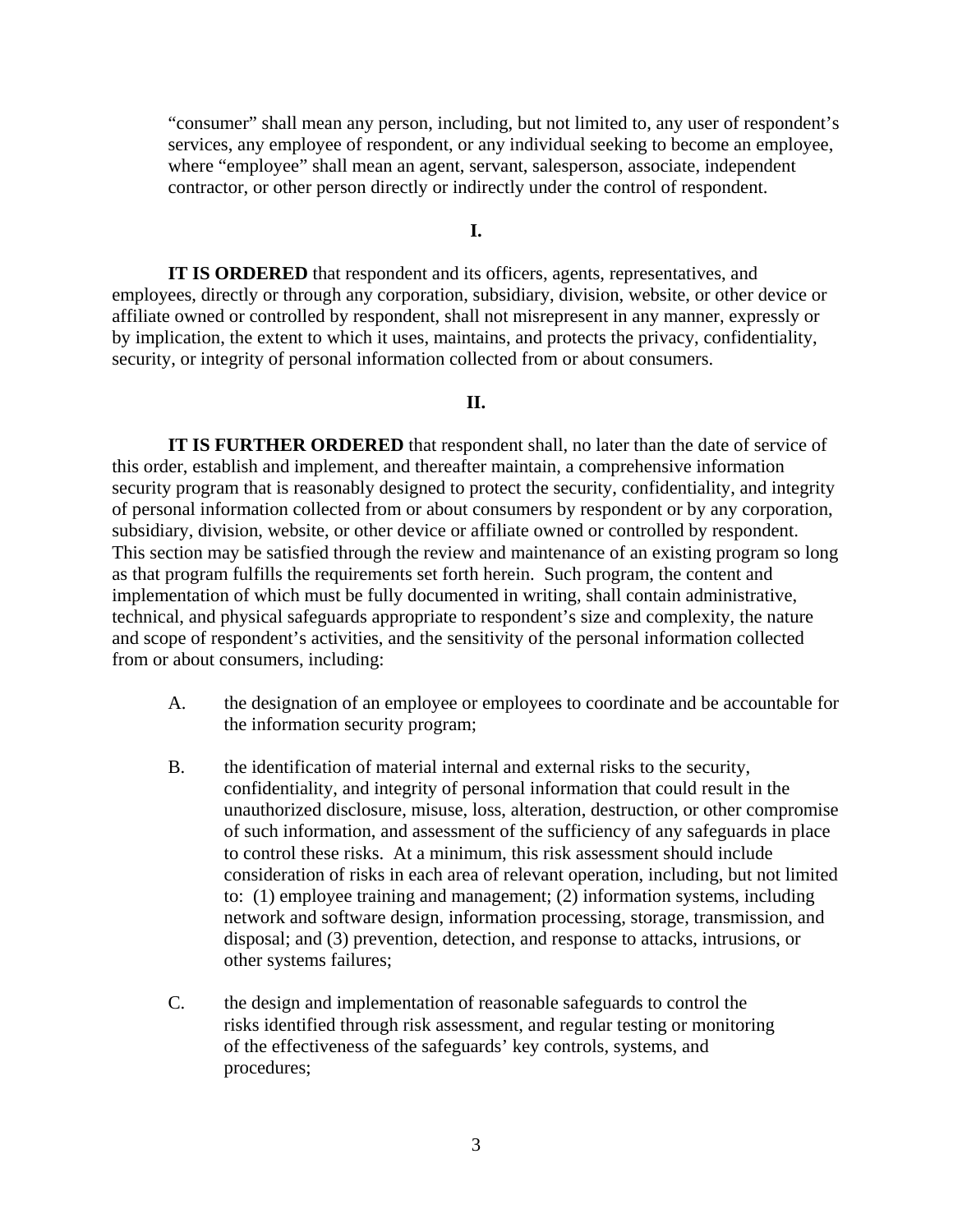- D. the development and use of reasonable steps to select and retain service providers capable of appropriately safeguarding personal information they receive from respondent, and requiring service providers by contract to implement and maintain appropriate safeguards; and
- E. the evaluation and adjustment of the information security program in light of the results of the testing and monitoring required by subpart C, any material changes to any operations or business arrangements, or any other circumstances that respondent knows or has reason to know may have a material impact on the effectiveness of the information security program.

## **III.**

**IT IS FURTHER ORDERED** that, in connection with its compliance with Part II of this order, respondent shall obtain initial and biennial assessments and reports ("Assessments") from a qualified, objective, independent third-party professional, who uses procedures and standards generally accepted in the profession. Professionals qualified to prepare such assessments shall be: a person qualified as a Certified Information System Security Professional (CISSP) or as a Certified Information Systems Auditor (CISA); a person holding Global Information Assurance Certification (GIAC) from the SANS Institute; or a qualified person or organization approved by the Associate Director for Enforcement, Bureau of Consumer Protection, Federal Trade Commission, Washington, D.C. 20580. The reporting period for the Assessments shall cover: (1) the first one hundred and eighty (180) days after service of the order for the initial Assessment, and (2) each two (2) year period thereafter for twenty (20) years after service of the order for the biennial Assessments. Each Assessment shall:

- A. set forth the specific administrative, technical, and physical safeguards that respondent has implemented and maintained during the reporting period;
- B. explain how such safeguards are appropriate to respondent's size and complexity, the nature and scope of respondent's activities, and the sensitivity of the personal information collected from or about consumers;
- C. explain how the safeguards that have been implemented meet or exceed the protections required by Part II of this order; and
- D. certify that the security program is operating with sufficient effectiveness to provide reasonable assurance that the security, confidentiality, and integrity of personal information is protected and has so operated throughout the reporting period.

Each Assessment shall be prepared and completed within sixty (60) days after the end of the reporting period to which the Assessment applies. Respondent shall provide the initial Assessment to the Associate Director for Enforcement, Bureau of Consumer Protection, Federal Trade Commission, Washington, D.C. 20580, within ten (10) days after the Assessment has been completed. All subsequent biennial Assessments shall be retained by respondent until the order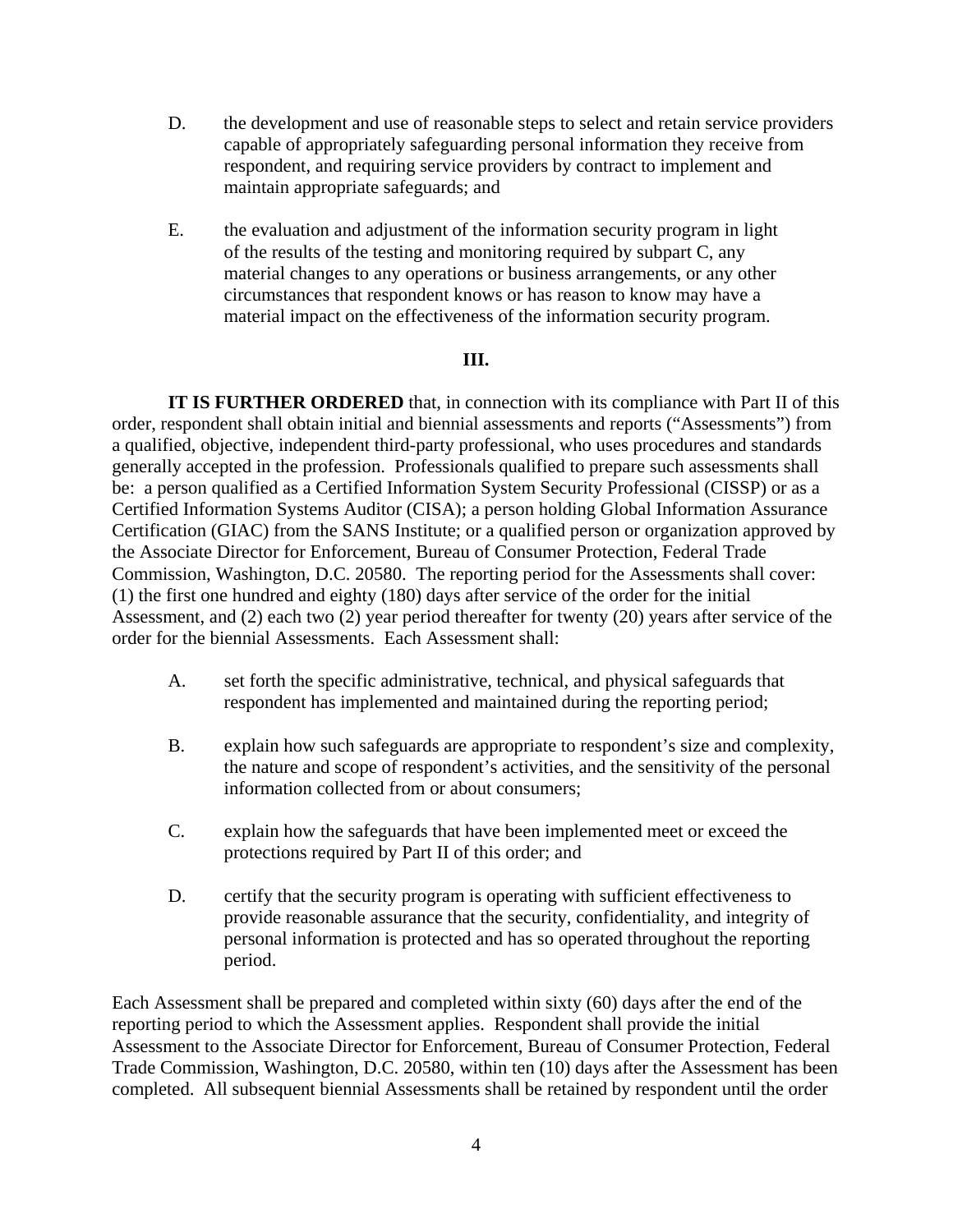is terminated and provided to the Associate Director for Enforcement within ten (10) days of request. Unless otherwise directed by a representative of the Commission, the initial Assessment, and any subsequent Assessments requested, shall be sent by overnight courier (not the U.S. Postal Service) to the Associate Director of Enforcement, Bureau of Consumer Protection, Federal Trade Commission, 600 Pennsylvania Avenue NW, Washington, D.C. 20580, with the subject line *In the matter of Cbr Systems, Inc.*, FTC File No.1123120. Provided, however, that in lieu of overnight courier, notices may be sent by first-class mail, but only if an electronic version of any such notice is contemporaneously sent to the Commission at Debrief@ftc.gov.

## **IV.**

**IT IS FURTHER ORDERED** that respondent shall maintain and, upon request, make available to the Federal Trade Commission for inspection and copying:

- A. for a period of three (3) years after the date of preparation of each Assessment required under Part III of this order, all materials relied upon to prepare the Assessment, whether prepared by or on behalf of respondent, including but not limited to, all plans, reports, studies, reviews, audits, audit trails, policies, training materials, and assessments, and any other materials relating to respondent's compliance with Parts II and III of this order, for the compliance period covered by such Assessment;
- B. unless covered by IV.A, for a period of five (5) years from the date of preparation or dissemination, whichever is later, a print or electronic copy of each document relating to compliance with this order, including but not limited to:
	- 1. all advertisements and promotional materials containing any representations covered by this order, with all materials used or relied upon in making or disseminating the representation; and
	- 2. any documents, whether prepared by or on behalf of respondent, that contradict, qualify, or call into question compliance with this order.

### **V.**

**IT IS FURTHER ORDERED** that respondent shall deliver copies of the order as directed below:

 A. Respondent shall deliver a copy of this order to (1) all current and future principals, officers, directors, and managers, (2) all current and future employees, agents, and representatives having responsibilities relating to the subject matter of this order, and (3) any business entity resulting from any change in structure set forth in Part VI. Respondent shall deliver this order to such current personnel within thirty (30) days after service of this order, and to such future personnel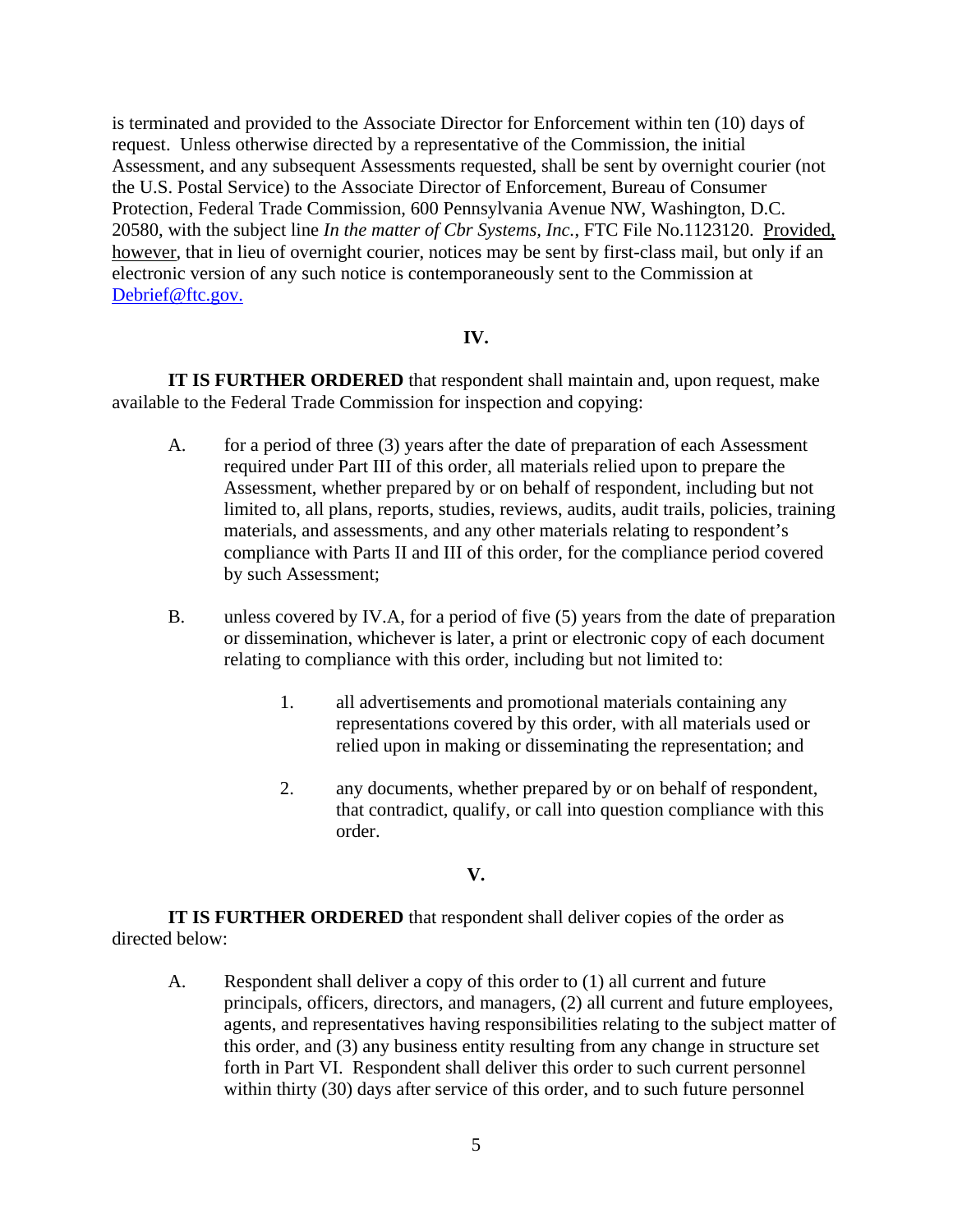within thirty (30) days after the person assumes such position or responsibilities. For any business entity resulting from any change in structure set forth in Part VI, delivery shall be at least ten (10) days prior to the change in structure.

 B. Respondent shall secure a signed and dated statement acknowledging receipt of this order, within thirty (30) days of delivery, from all persons receiving a copy of the order pursuant to this section.

### **VI.**

**IT IS FURTHER ORDERED** that respondent shall notify the Commission at least thirty (30) days prior to any change in respondent that may affect compliance obligations arising under this order, including, but not limited to, a dissolution, assignment, sale, merger, or other action that would result in the emergence of a successor company; the creation or dissolution of a subsidiary, parent, or affiliate that engages in any acts or practices subject to this order; the proposed filing of a bankruptcy petition; or a change in either corporate name or address. Provided, however, that, with respect to any proposed change in the corporation about which respondent learns less than thirty (30) days prior to the date such action is to take place, respondent shall notify the Commission as soon as is practicable after obtaining such knowledge. Unless otherwise directed by a representative of the Commission, all notices required by this Part shall be sent by overnight courier (not the U.S. Postal Service) to the Associate Director of Enforcement, Bureau of Consumer Protection, Federal Trade Commission, 600 Pennsylvania Avenue NW, Washington, D.C. 20580, with the subject line *In the matter of Cbr Systems, Inc.*, FTC File No.1123120. Provided, however, that in lieu of overnight courier, notices may be sent by first-class mail, but only if an electronic version of any such notice is contemporaneously sent to the Commission at Debrief@ftc.gov.

#### **VII.**

**IT IS FURTHER ORDERED** that respondent, within sixty (60) days after the date of service of this order, shall file with the Commission a true and accurate report, in writing, setting forth in detail the manner and form of its compliance with this order. Within ten (10) days of receipt of written notice from a representative of the Commission, it shall submit additional true and accurate written reports.

#### **VIII.**

 This order will terminate twenty (20) years from the date of its issuance, or twenty (20) years from the most recent date that the United States or the Federal Trade Commission files a complaint (with or without an accompanying consent decree) in federal court alleging any violation of the order, whichever comes later; provided, however, that the filing of such a complaint will not affect the duration of:

A. Any Part in this order that terminates in less than twenty (20) years;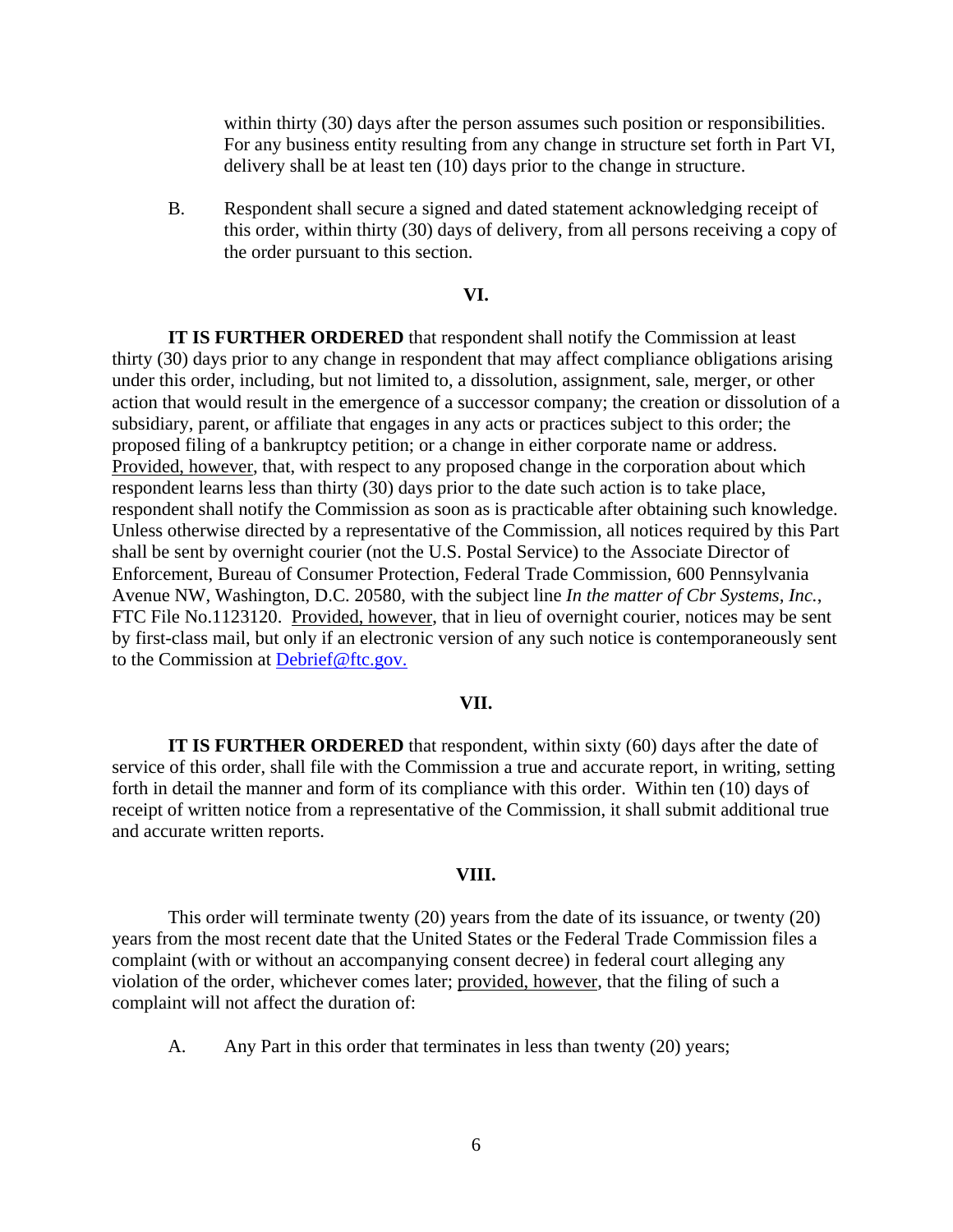- B. This order's application to any respondent that is not named as a defendant in such complaint; and
- C. This order if such complaint is filed after the order has terminated pursuant to this Part.

Provided, further, that if such complaint is dismissed or a federal court rules that respondent did not violate any provision of the order, and the dismissal or ruling is either not appealed or upheld on appeal, then the order will terminate according to this Part as though the complaint had never been filed, except that the order will not terminate between the date such complaint is filed and the later of the deadline for appealing such dismissal or ruling and the date such dismissal or ruling is upheld on appeal.

Signed this \_\_\_\_\_\_\_\_\_\_\_\_ day of \_\_\_\_\_\_\_\_\_\_\_\_\_\_\_\_\_\_\_\_\_, 2012.

## **CBR SYSTEMS, INC.**

 $\mathbf{B} \mathbf{y}$ :

Sarah Duranske Corporate Secretary and General Counsel Cbr Systems, Inc.

By:  $\qquad \qquad$ 

Joseph R. Tiffany II Michael L. Sibarium Pillsbury Winthrop Shaw Pittman LLP Counsel for Cbr Systems, Inc.

## **FEDERAL TRADE COMMISSION**

 $\mathbf{By:}$ Laura Riposo VanDruff Ryan M. Mehm Counsel for the Federal Trade Commission